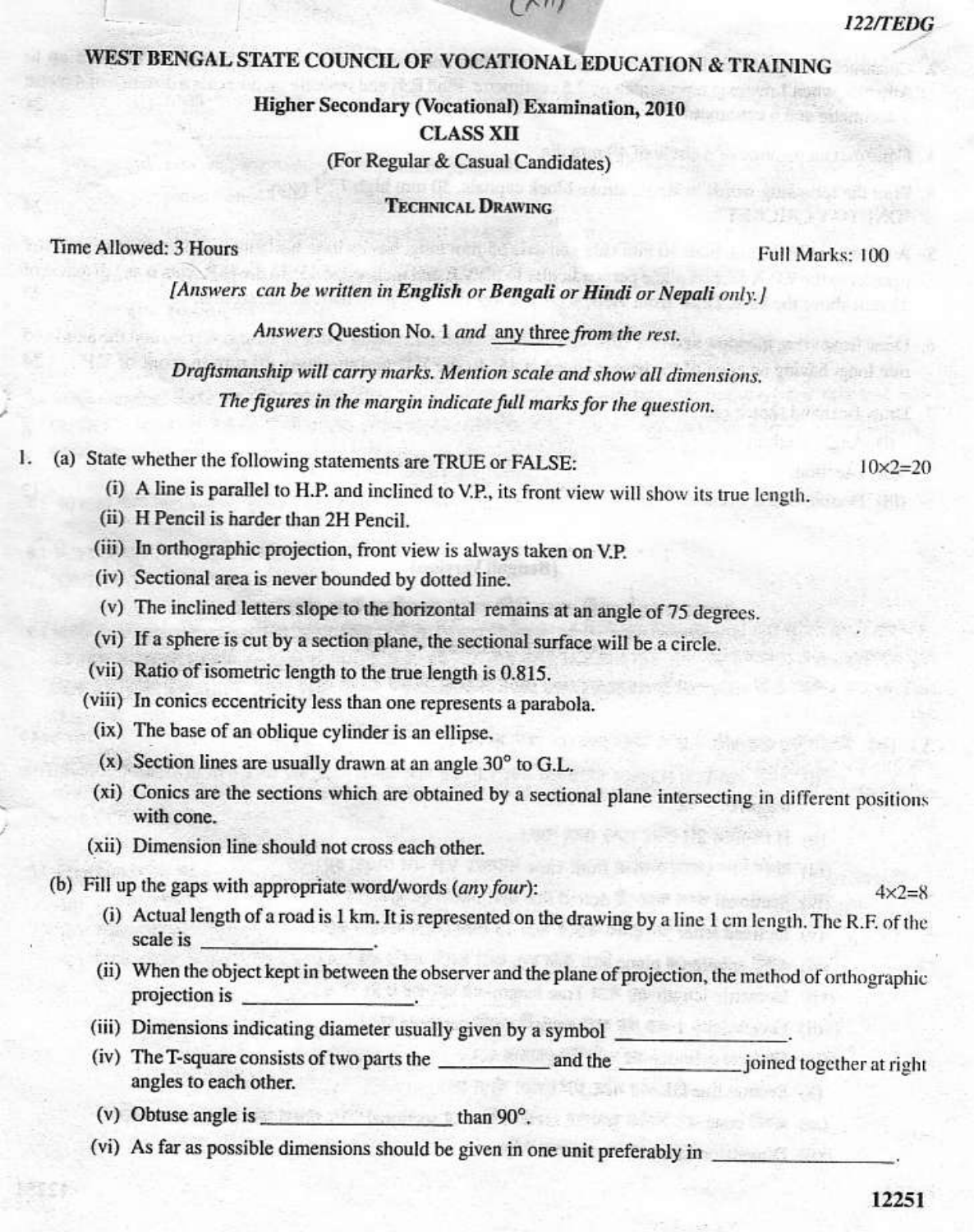- 2. Construct a diagonal scale to show metres, decimetres and centimetres and long enough to measure up to 6 metres, when 1 metre is represented by 2.5 centimetre. Find R.F. and indicate on the scale a distance of 4 metre 24 5 decimetre and 6 centimetre.
- 3. Construct an involute of a circle of 40 mm dia.
- 4. Print the following words in single stroke block capitals, 30 mm high 7 : 4 ratio. "ONE DAY CRICKET"
- 5. A pentagonal pyramid, base 30 mm side and axis 65 mm long, has its base horizontal and an edge of the base parallel to the V.P. A section plane perpendicular to the V.P. and inclined at 45° to the H.P., cuts it at a distance of 25 mm above the base. Draw front view, sectional top view and true shape of the section. 24
- 6. Draw front view, top view and side view of a triangular pyramid taking a side of base is 40 mm and the axis is 65 mm long, having an edge of the base inclined at 45° to the V.P. and the apex 40 mm in front of V.P. 24
- 7. Draw freehand sketch of:
	- (i) Angle-section;
	- (ii) I-section;
	- (iii) Double ended wrench.

#### [Bengali Version]

[ৰাংলা অথবা ইংরাজী অথবা হিন্দি অথবা নেপালীতে উত্তর লেখা যাবে।]

প্রথম প্রশ্নটির উত্তর দেওয়া আবশ্যিক।

পরবর্তী প্রশ্নগুলোর মধ্যে থেকে যে কোন তিনটি প্রশ্নের উত্তর দাও।

১। (ক) নিম্নলিখিত বাক্যগুলি *সভ্য* বা *মিথ্যা* লেখ (যে কোন দশটি)ঃ

- (i) একটি সরলরেখা H.P.-এর সমান্তরাল এবং V.P.-এর সঙ্গে আনত আছে, এই অবস্থায় front view-এ রেখাটির True length দেখা যাবে।
- (ii) H পেনসিল 2H পেনসিলের চেয়ে শক্ত।
- (iii) অর্থগ্রাফিক প্রোজেকসন-এ front view সবসময় V.P. -তে নেওয়া হয়।
- (iv) Sectional অংশ কখনোই dotted line দ্বারা বেষ্ঠিত হয় না।
- (v) Inclined letter অনুভূমিক তলের সঙ্গে 75 ডিগ্রি কোণে অবস্থান করে।
- (vi) একটি sphere-কে plane দিয়ে কাটা হল, কাটা তলটি একটি বৃত্ত হবে।
- (vii) Isometric length-এর সঙ্গে True length-এর অনুপাত 0.815।
- (viii) Eccentricity 1-এর কম হলে conicটি একটি parabola হবে।
	- (ix) Oblique cylinder-এর ভূমি উপবৃত্তাকার হবে।
	- (x) Section line GL-এর সঙ্গে 30° কোণে আঁকা হয়।
	- (xi) একটি cone-এর বিভিন্ন জায়গায় section নিয়ে যে sectional অংশ পাওয়া যায় তাকে conics বলে।
- (xii) Dimension line পরস্পর ছেদ করা উচিত নয়।

24

24

6

6

 $12$ 

 $50x3=20$